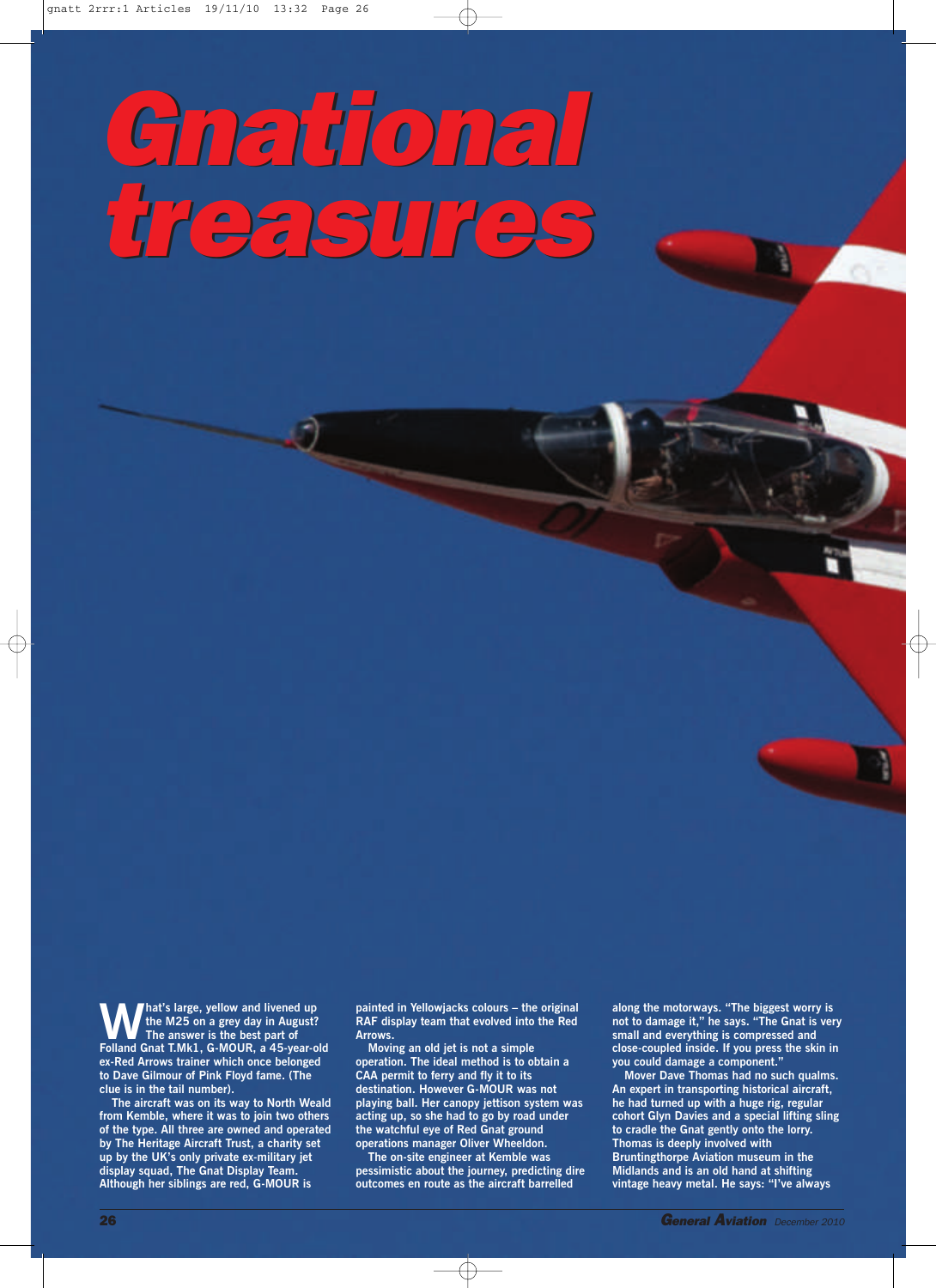*A dedicated group of PPLs is committed to preserving the Red Arrows first display aircraft in flying condition, as Liz Moscrop reports*

**been interested in aircraft and have moved more than 225 of them." Before loading G-MOUR, he produced a well-thumbed book of photographs documenting exactly how he had done just that to reference the best method of hoisting the Gnat onto the truck.**

**G-MOUR's size was a problem. The police are ultra strict about how wide a motorway load can be, so the movers prepped her by removing her nosewheels, a mainwheel and wingtips. The aircraft was then tilted onto the rig and anchored at an angle, using plenty of high-tech tools such as fairy liquid**

**and miles of cling film. Even that was not good enough. The police arrived with their tape measures and the team had to remove the ailerons before the aircraft was allowed to travel with**

**escorts to her new home. She arrived intact and is now in North Weald awaiting heavy maintenance. The idea is to roll her out in time for the 2011 display season, where she will take the lead slot in a new three-ship Gnat routine, which has not been seen since the late 1970s.**

**Moving G-MOUR took up several days of Wheeldon's time. He is one of a group of five people passionate enough about the Gnat to spend vast amounts of time and money keeping a few airborne. All volunteers, the team spend their weekends repositioning aircraft, or driving to airfields miles from their homes to sort out logistics, in addition to practising their flying routine. Between them they have bought three Gnats (including G-MOUR) and donated them to the Heritage Aircraft Trust. Three of the five are qualified to display the aircraft, with two**

*Rich Cooper*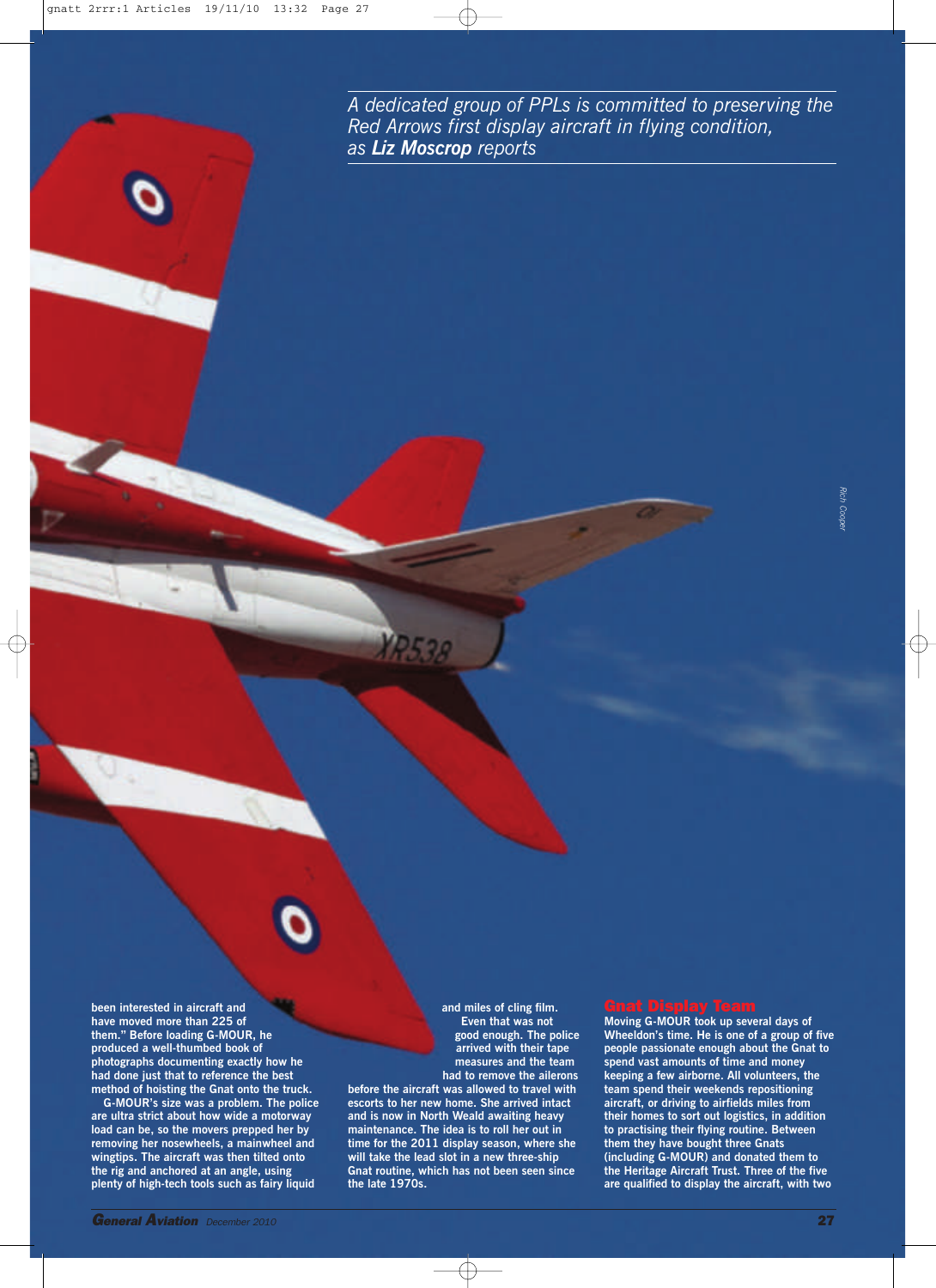

more in training. Two additional honorary members are serving RAF test pilot Wing Commander Willy Hackett and Squadron Leader Chris Heames, who act as standby display pilots, instructors and mentors.

Apart from Hackett and Heames, the group comprises civilian high achievers. Like former owner Gilmour they are successful people who want to fly fast jets and to preserve an aircraft that captured their childhood imaginations. They are largely PPL holders with an impressive list of types and hours under their belts who met when they joined a Mk3 Jet Provost syndicate at North Weald.

The team flies two Gnats and have worked together for the last three air show seasons. They all have nicknames and individual callsigns and have performed at over 50 events including Biggin Hill, Duxford, Eastbourne, Jersey and Shoreham, as well as international shows at Al Ain in the UAE, Koksijde in Belgium, Volkel in the Netherlands and Lens in France.

United by a common love of the Gnat, they are predominantly in their thirties, so were boys when the jet was in service. Stephen 'Maverick' Partridge-Hicks heads up a big

*Above: G-MOUR, alias XR991, used to be displayed by David Gilmour's Intrepid Aviation Top right: distinctly low-tech protection for the Gnat's wing - Fairy Liquid and clingfilm Right: Dave Thomas turned up with a huge rig, and a special lifting sling Below: bandaged up and ready to roll, the Gnat formerly owned by Pink Floyd's David Gilmour*







**28** *General Aviation December <sup>2010</sup>*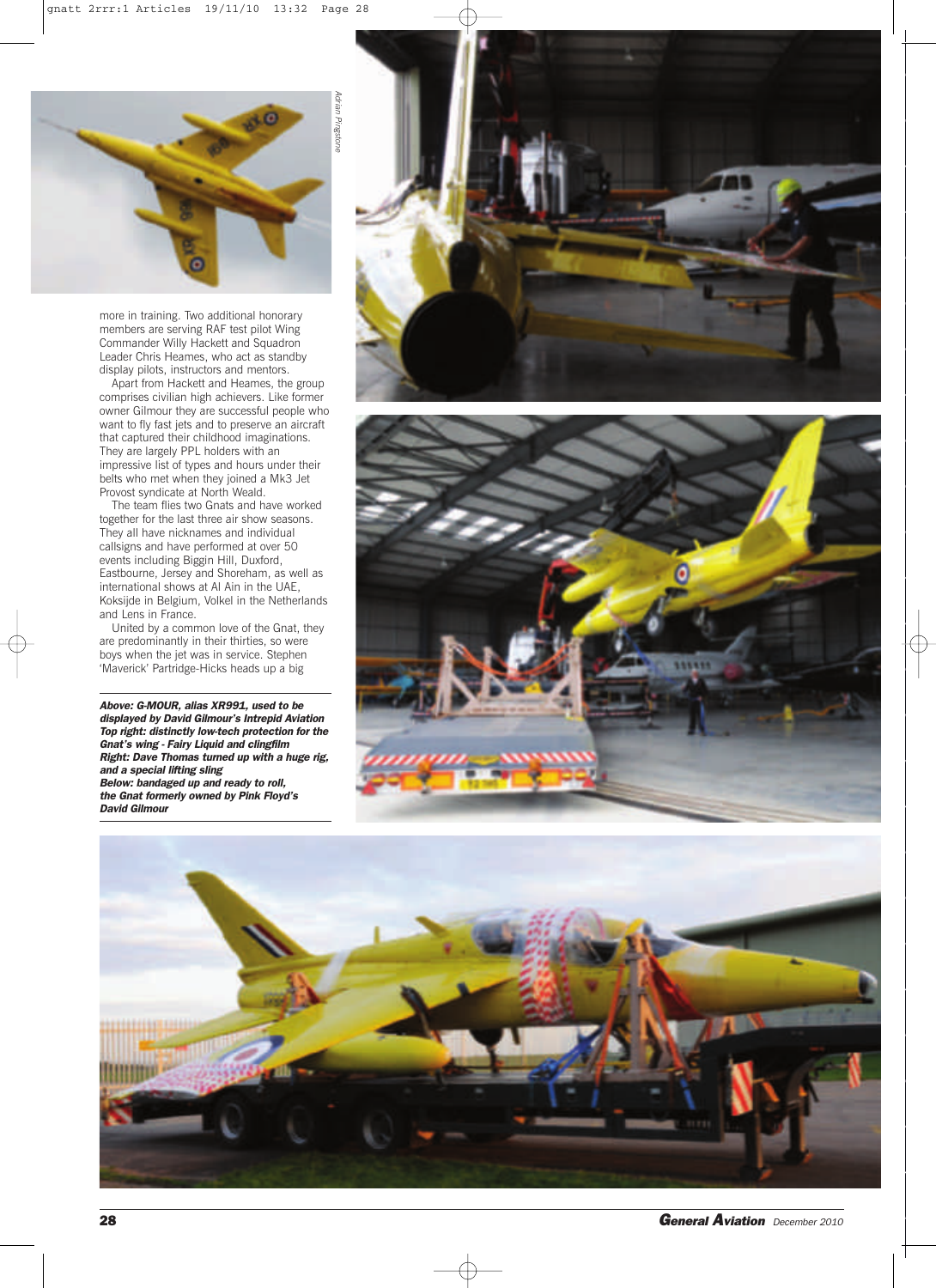**credit hedge fund, yet spoke about how the aircraft had gripped him as a child. Now training to fly the Red Gnat 2 position, he says: "I remember being at prep school watching the Red Arrows when I was ten years old and being mesmerised."**

**He becomes boyishly enthusiastic when describing what flying the aircraft does for him. "The first time you do a cross wind landing on a wet runway and you manage to plant it down just right, protecting the aircraft and treating her well, it's very satisfying indeed."**

**Another member Kev 'Jester' Whyman left**









*Top left: lifelong Gnat aficionado Stephen Partridge-Hicks, now a hedge fund manager Top: former RAF pilot Kevin Whyman, now a City trader; the Gnat helps him stay sharp Above: IT salesman by day, jet display pilot at weekends – Mark Grimshaw gets ready to fly*

*General Aviation December <sup>2010</sup>* **29**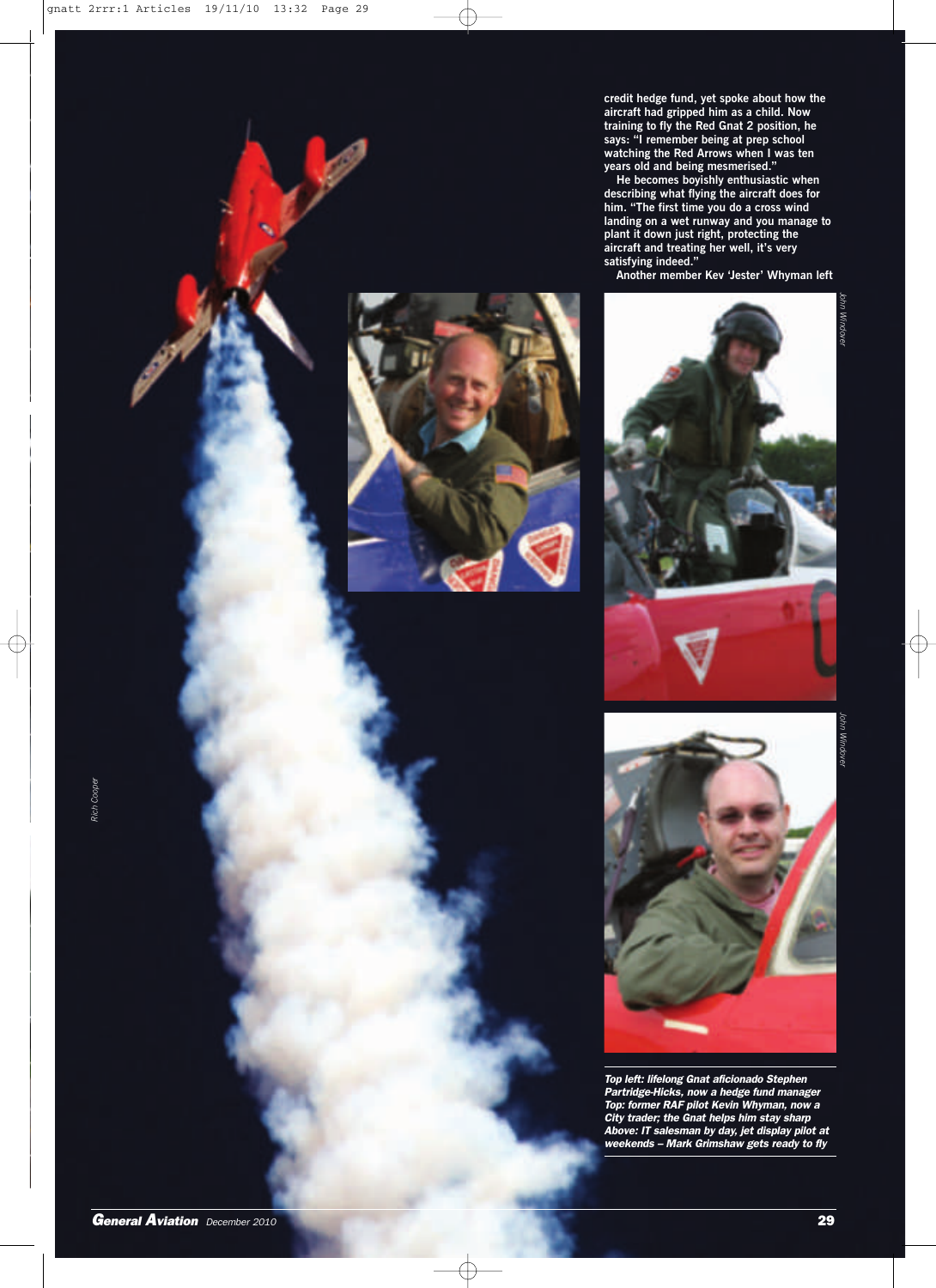the RAF to work as a trader for a US investment bank in the city. "I have an affinity for aviation and flying helps me keep the fast jet dream alive," he says. "It's a fantastic release from my Monday to Friday job. My head and brain is in no other place.'

Oliver 'The Chief' Wheeldon works for a blue chip communications company and joined the team in 2008. He says: "I had been lucky enough to be offered a few back seat trips in the Gnat and was sold on it as an aircraft that I wanted to master. The beautiful shape, the compact size, the snug cockpit, the superb performance, and the Red Arrows historical connections were all key selling points." Mark 'Reaper' Grimshaw works in IT sales

by day and flies in the Red Gnat 1 position –

the Leader – and extolled the virtues of the aircraft. He says: "We are very lucky. The Folland Gnat was chosen by the Red Arrows prior to the Hawk they fly now and is perfectly designed for display flying. Although it is quite small, it produces the 'wow' factor. One of the great things about the UK CAA is that they will actually let us fly these jets, which isn't the case in every country."

The other three members are Mark Fitzgerald, who works for a technology company, Peter 'Willy' Hackett and Chris 'Huudge' Heames. Fitzgerald completed his initial RAF pilot training during the late 1990s and holds a CAA Display Authority for the Jet Provost, Folland Gnat and the Bell UH1-H Huey helicopter – all of which he has flown on the European air show circuit. Hackett, meanwhile, flew on operations in the Gulf and the Balkans. He was the RAF Tornado F3 display pilot for the 1997/98 seasons and the test pilot on the Eurofighter Typhoon and F35 (Lightning II) programmes. Heames flew Lightnings and Phantoms in the 80s, has flown thousands of hours in Tornados as an instructor and now oversees all gliding for the RAF.

## **Displaying the aircraft**

Whyman is the driving force behind getting gigs. Back in 2006 he Googled the main airshow players such as TSA Consulting and called them up to offer a Gnat display. The team then sat down with Hackett and Heames



*Oliver Wheeldon, who soloed in the Gnat in summer, explains how it feels for a PPL to fly a fast jet*

Every solo on every different type of aircraft<br>Lyou learni to fly is memorable, but until the Gnat mine had all been side-by-side seating arrangements and first solos had always been flown off the back of a final dual instructional sortie, with a running change. This always takes you by surprise, but it's a very quick changeover as the instructor jumps out, engine still running, pats you on the shoulder and disappears.

In the Gnat, a solo is a wholly different affair. The aircraft is limited on fuel and special solo bars have to be inserted into the back seat, which needs to be done after engine shutdown. You are then briefed carefully before you climb into the cockpit, strap in and close the canopy. Fortunately any thoughts of the missing guy in the back quickly disappear, as



**30** *General Aviation December <sup>2010</sup>*